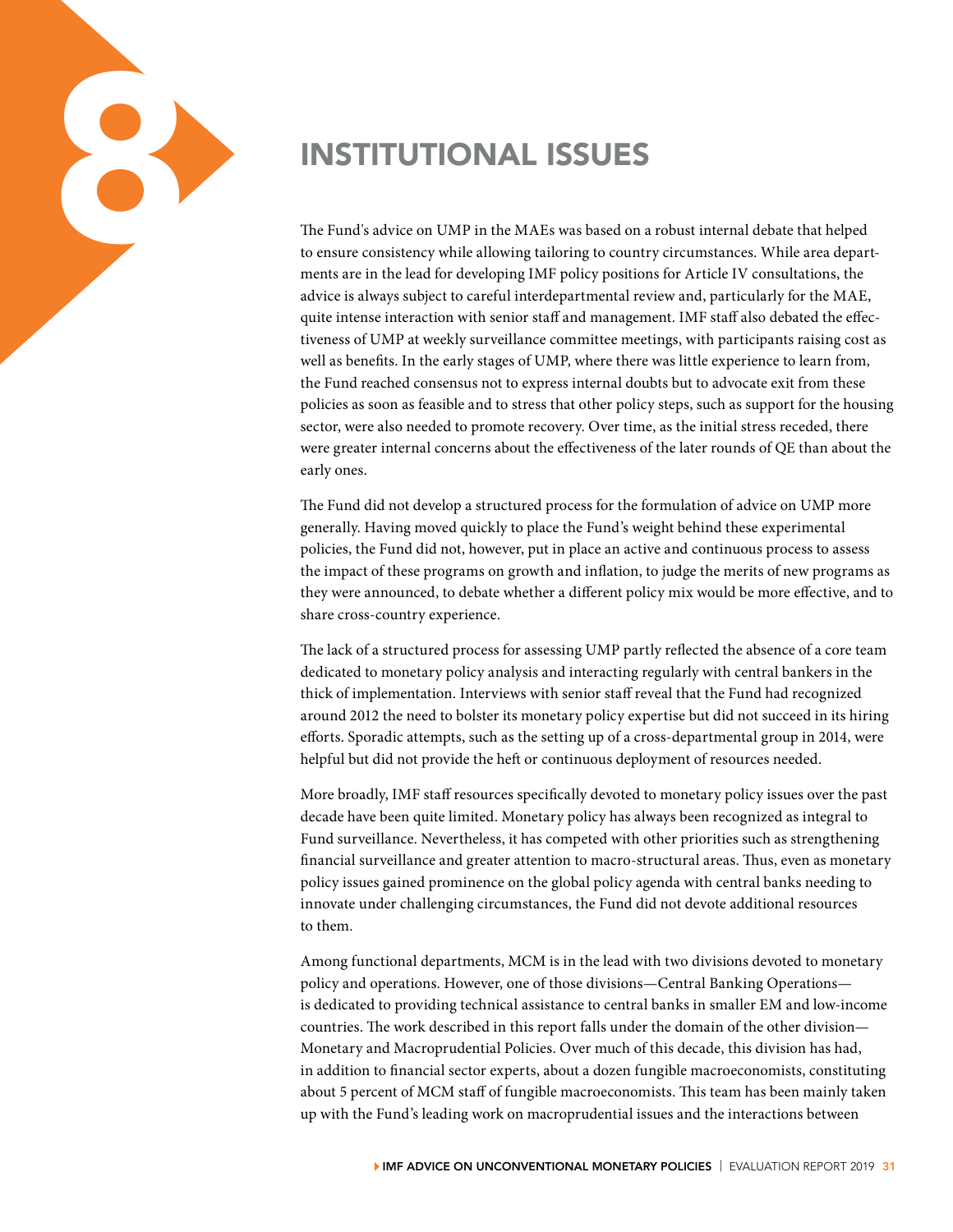### FIGURE 2. SELECTED ISSUES PAPERS: COMPOSITION

(In percent)



Notes: MP=monetary policy; NAIRU=non-accelerating inflation rate of unemployment; SIP=Selected Issues Paper. Source: IEO staff calculation.

monetary policy and financial stability. In addition to MCM staff, the macrofinancial division in RES also analyzes monetary policy issues but is mainly focused on interaction between macroeconomic factors and financial stability. RES also houses a well-regarded modeling division, whose large-scale models are used throughout the Fund for scenario analysis of the likely effects of policy actions, including monetary policies, and has done useful technical assistance work (e.g., for the Czech Republic and India as mentioned above). Adding in RES's contributions, the Fund, as a rough estimate, has had 15 economists for whom monetary policy issues have been a substantial and regular part of their operational responsibilities—this is less than 3 percent of the Fund's stock of fungible macroeconomists in functional departments.<sup>18</sup>

For the area departments, monetary policy has competed for attention with other areas of focus over the past decade. The "monetary" sector is one of the sectors of the economy assigned to a member on the country team, usually a

fungible macroeconomist and not a monetary policy expert. Monetary policy issues are routinely assessed in Article IV reports, and benefit from MCM comments during the review process. On occasion, monetary policy issues are analyzed in greater detail in Selected Issues Papers (SIPs). Over the past decade, in the countries covered in this evaluation, about 14 percent of these papers have been on monetary policy, the same as in the previous decade despite the increased prominence of such issues. Almost as much priority was given to new macro-structural work, particularly on jobs and growth (Figure 2), while attention to financial issues rose substantially.

The Fund does not have a prominent presence in the field of monetary economics. The Fund has a number of economists who are among the profession's top economists as measured by citations to their work and other measures of influence. As many as 45 "Fund economists"—defined to include both current staff plus some who spent a substantial part of the past decade at the Fund—make it to a commonly

<sup>&</sup>lt;sup>18</sup> This figure does not reflect large teams assigned for a time on several of the other initiatives described in this report, such as the Spillover Reports and the IV on capital flows.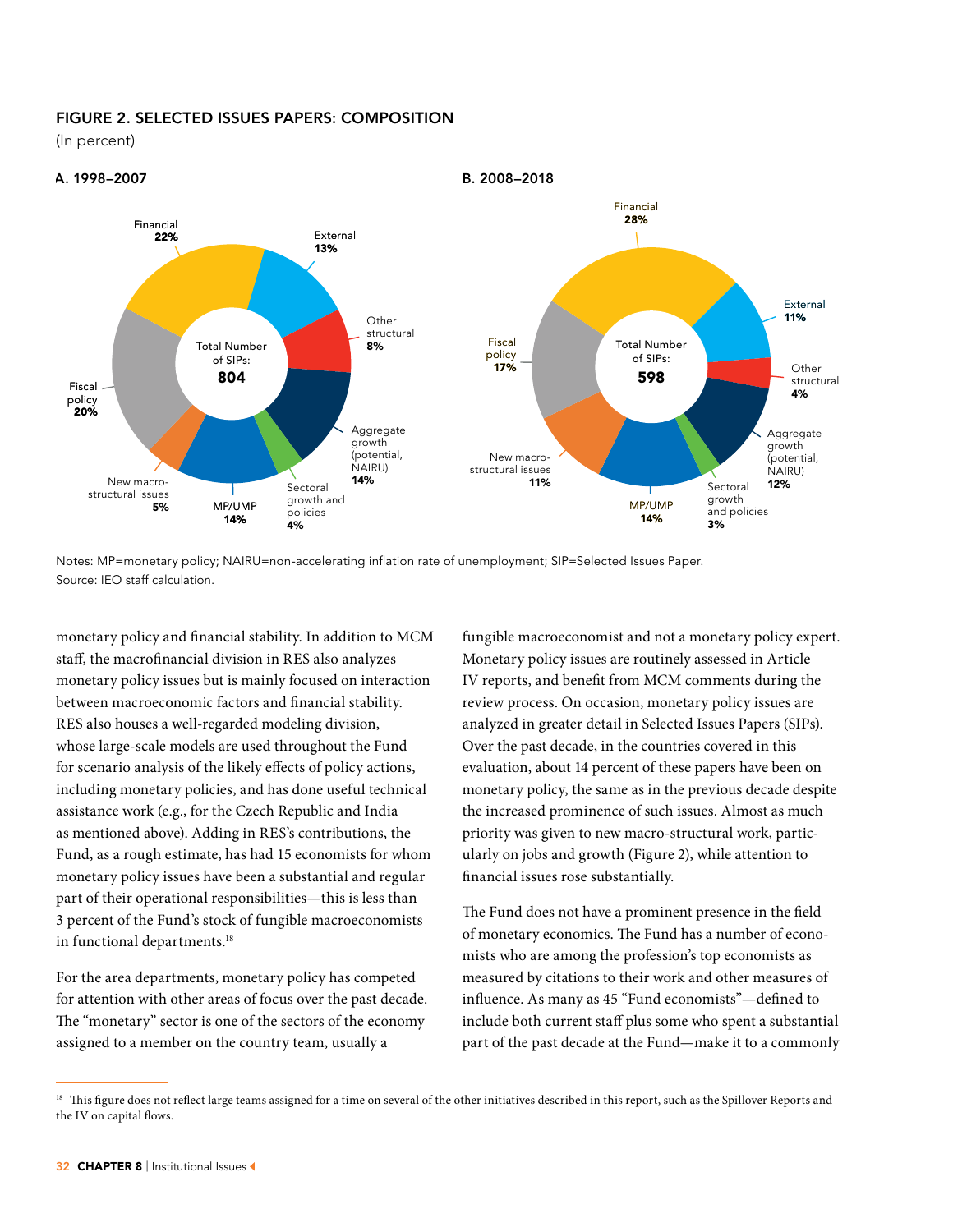used "Top 5 percent" list. However, of these only a couple could be considered monetary policy experts.19 Over the past decade, the Fund has conducted some very influential and highly-cited research. However, in the field of monetary economics, only one paper has garnered sufficient citations to place it among the top papers in the field, the article by then chief economist Olivier Blanchard on "Rethinking Macroeconomic Policy" which discussed the idea of raising the inflation target to 4 percent. Prominent surveys of the literature on UMP do not contain many references to IMF work. For example, Kuttner (2018), a prominent survey of the U.S. experience with UMP, has one reference to IMF work out of a total of 54. Dell'Arriccia, Rabanal, and Sandri (2018), a similar survey for other MAEs, has three references to IMF work out of 55. Though the IMF tends to rank high among institutions in rankings of research output, this is a function of the larger number of authors at the Fund than at other institutions. While each of these statistics has its limitations, the picture they paint of the Fund not being a powerhouse on monetary policy issues is confirmed by interviews with monetary policy experts and central bank officials (see Annex 1 of Everaert and others (2019) for further discussion).

In bilateral surveillance, frequent turnover of mission chiefs and country teams has been a long-standing concern. In the countries covered in case studies in this evaluation, the tenure of a mission chief ranges from under a year to five years, with an average of only about two years. Japan and Korea had as many as seven different mission chiefs during 10 Article IV consultations between 2008–17 while the United Kingdom and the euro area had three (Figure 3). Turning to country teams, very few staff go to multiple missions to the same country: for the countries in our sample, nearly 60 percent of staff participated in only one

mission to a country before being rotated to a different assignment, only 25 percent went on two missions, and only 10 percent went on three missions. The problems that arise from frequent rotations together with limited compliance with handover guidelines have been noted in previous IEO evaluations and intended progress in addressing these issues has been very limited.20

Frequent turnover hampers development of deep understanding of country circumstances and building relationships relevant to bringing value added and influence to Fund advice on monetary policy issues. As noted in several of the country studies, officials have reported that the short tenure sometimes comes in the way of an in-depth discussion of issues because time is spent in bringing the new mission chief and staff up to speed on country specifics. It also comes in the way of the IMF developing a trusted advisor role, which is essential for central bank officials to feel comfortable with discussing confidential and potentially market-sensitive monetary policy actions and intentions.

The consequence of frequent turnover and lack of deep expertise is that the Fund is not viewed by member countries as the first port of call for expertise or advice on monetary policy issues. Many officials told the evaluation team that when seeking external advice they typically preferred to use their networks at the BIS or at other central banks. In this respect, the BIS has the advantage of hosting a series of regular high-level meetings at the governor, deputy governor, and senior official levels. The BIS builds on this advantage by placing greater weight on staff who specialize in monetary policy issues and are more able to brainstorm on pragmatic second-best approaches without being tied to an institutional position.

<sup>&</sup>lt;sup>19</sup> A handful of economists in this list are not monetary policy specialists but took on substantial responsibility for the Fund's work on these issues over the past decade. In interviews, these staff noted that they stepped in to fill the void, but that the Fund would have been better served by having some more monetary policy specialists in senior positions. Some from this group have since left for positions at the BoE, ECB, and the World Bank, further depleting the Fund's knowledge base in this topic.

<sup>&</sup>lt;sup>20</sup> The Ninth Periodic Monitoring Report noted that "no visible improvements have been made in the tenure of country assignments over the last few years" (IMF, 2018d).